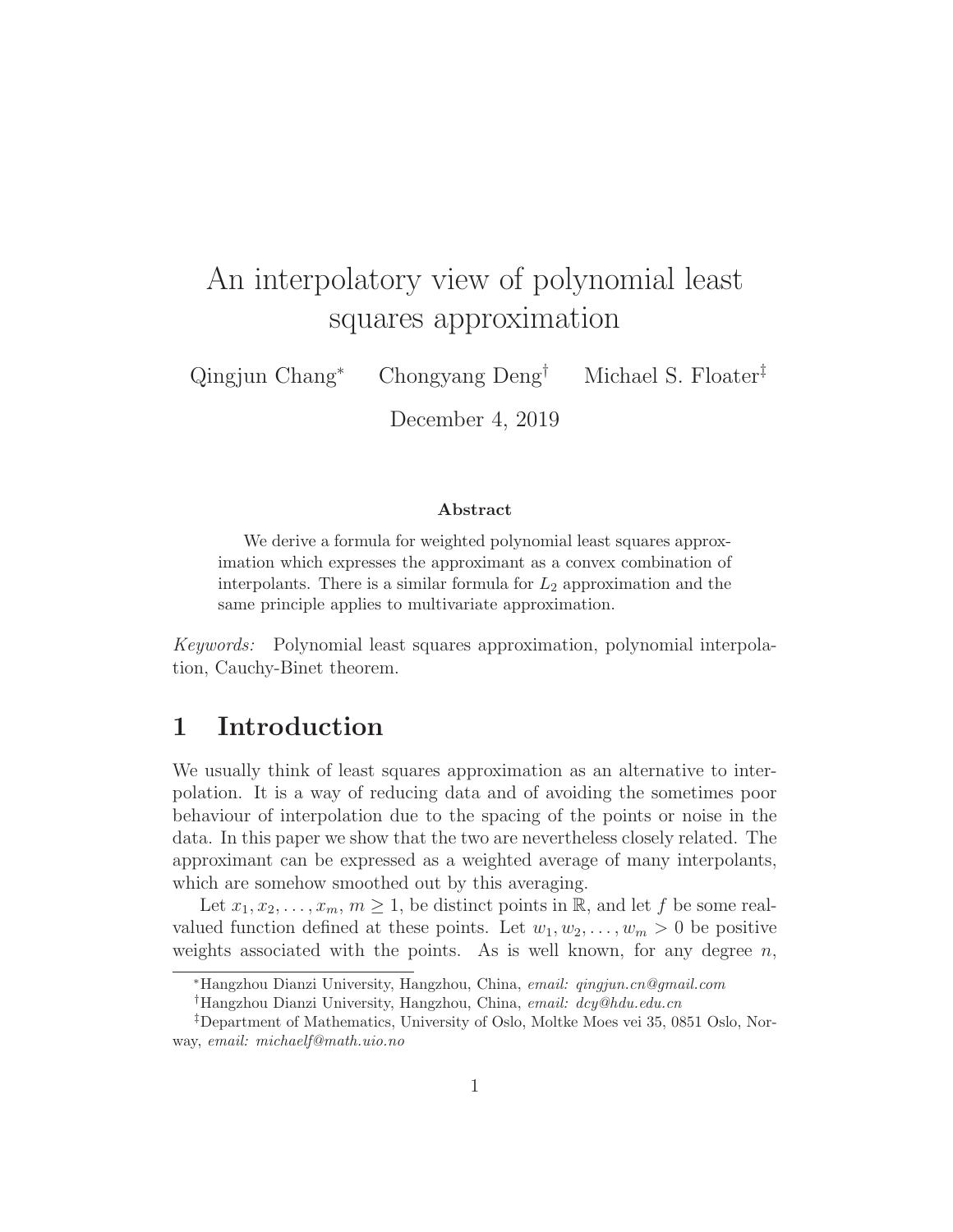$0 \leq n \leq m-1$ , the associated least squares approximation is the unique polynomial  $p(x)$  of degree at most n that minimizes

$$
\sum_{i=1}^{m} w_i (f(x_i) - p(x_i))^2.
$$
 (1)

One approach to finding  $p$  is to represent it in monomial form, and to find its coefficients by solving the normal equations or using QR factorization. Another is to construct orthogonal polynomials with respect to the points and weights, and then to find  $p$  as a linear combination of these. There are many texts on this topic, see for example, [2, Sec. 3.5] and [3, Chap. 5].

In this paper we derive a formula for  $p$  which expresses it as a weighted average of all the interpolants to f over sets of  $n+1$  points among  $x_1, \ldots, x_m$ . Despite its simplicity, we have not been able to find it in the mathematical literature. The formula is 'combinatorial' and contains  $\binom{m}{n+1}$  terms and so we are not suggesting to use it as a method of computing  $p$ . However, it is convenient for analyzing the influence of the weights on p. For example, as is well known, if we let the weights at one or more points tend to infinity, in the limit,  $p$  interpolates  $f$  at these points. One could find this limiting polynomial by imposing interpolation constraints at these points and minimizing over the remaining ones, using Lagrange multipliers. We instead obtain a formula as a weighted average of interpolants.

There is a similar formula for  $L_2$  approximation and the same principle applies to multivariate approximation.

#### 2 Interpolation formula

The interpolation formula is as follows. Let  $\mathcal{P}_N$  denote the set of all subsets of  $\{1, \ldots, m\}$  of cardinality N. The cardinality of  $\mathcal{P}_N$  is  ${m \choose N}$ . For each  $K \in \mathcal{P}_{n+1}$ let  $p_K(x)$  denote the polynomial of degree at most n that interpolates f at the points  $x_i, i \in K$ , let  $w_K$  be the product of weights

$$
w_K = \prod_{i \in K} w_i,
$$

and let  $D_K$  be the product of squared distances

$$
D_K = \prod_{\{i,j\} \subset K} (x_j - x_i)^2,
$$
 (2)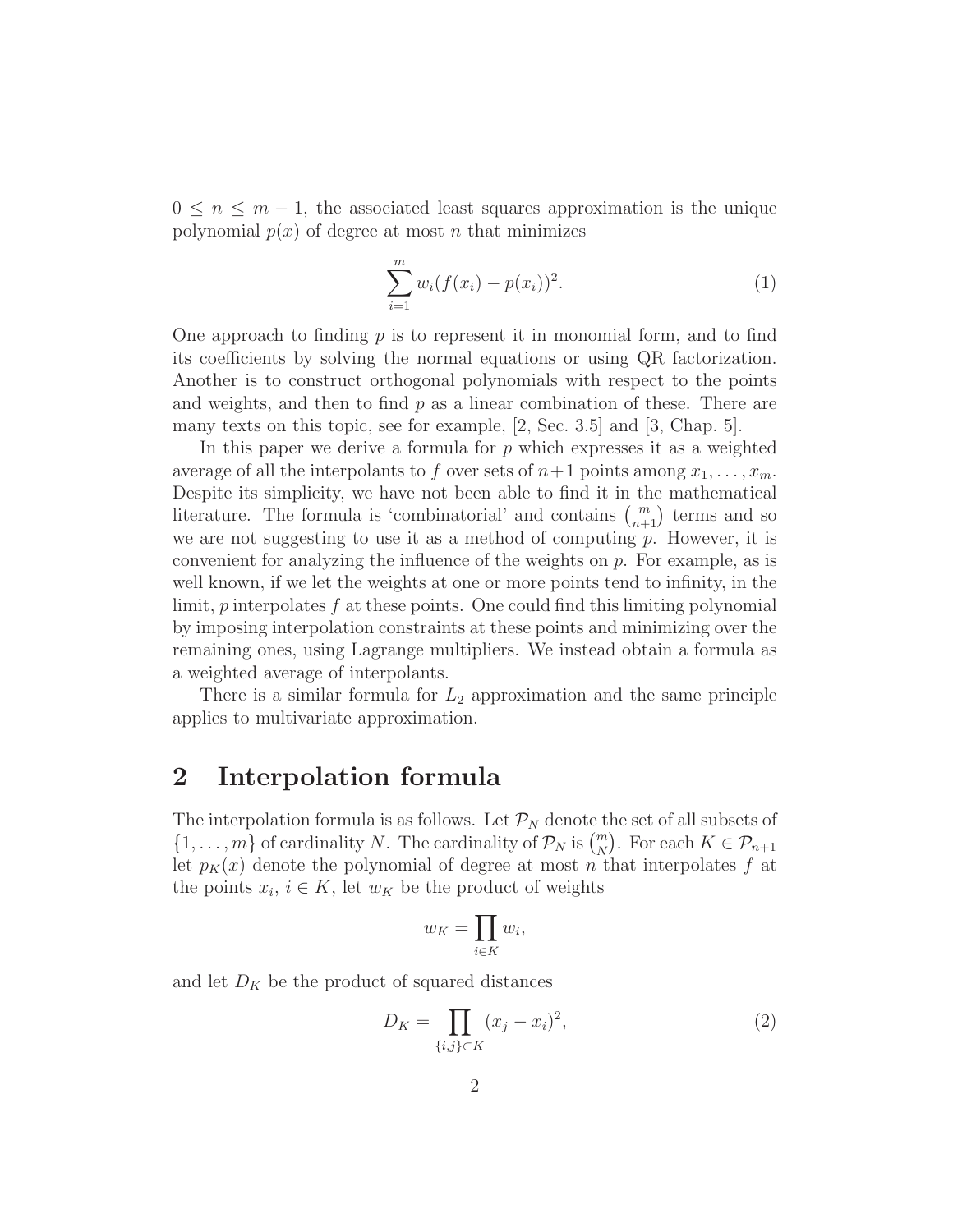with the convention that this product is 1 if  $n = 0$ . Let  $\lambda_K = w_K D_K$ . We will show

Theorem 1 *For*  $x \in \mathbb{R}$ ,

$$
p(x) = \sum_{K \in \mathcal{P}_{n+1}} \lambda_K p_K(x) / \sum_{K \in \mathcal{P}_{n+1}} \lambda_K.
$$
 (3)

For example, in the linear case, the theorem tells us that

$$
p(x) = \sum_{\{i,j\} \in \mathcal{P}_2} \lambda_{ij} p_{ij}(x) / \sum_{\{i,j\} \in \mathcal{P}_2} \lambda_{ij},
$$

where  $p_{ij}$  is the linear interpolant to f at  $x_i$  and  $x_j$  and

$$
\lambda_{ij} = w_i w_j (x_j - x_i)^2. \tag{4}
$$

In the quadratic case,

$$
p(x) = \sum_{\{i,j,k\} \in \mathcal{P}_3} \lambda_{ijk} p_{ijk}(x) / \sum_{\{i,j,k\} \in \mathcal{P}_3} \lambda_{ijk},
$$

where

$$
\lambda_{ijk} = w_i w_j w_k (x_j - x_i)^2 (x_k - x_i)^2 (x_k - x_j)^2, \tag{5}
$$

and  $p_{ijk}$  is the quadratic interpolant to f at  $x_i, x_j, x_k$ . At the other extreme, if  $n = m - 1$ , p interpolates f. If  $n = m - 2$ , then

$$
p(x) = \sum_{i=1}^{m} \widehat{\lambda}_i p_{\{1,\dots,m\}\backslash i} / \sum_{i=1}^{m} \widehat{\lambda}_i,
$$

where, by cancelling common factors in  $\lambda_{\{1,\dots,m\}\setminus i}$ ,

$$
\widehat{\lambda}_i = \frac{1}{w_i} \prod_{j \neq i} \frac{1}{(x_j - x_i)^2}.
$$

*Proof.* Let

$$
p(x) = \sum_{j=0}^{n} c_j x^j.
$$
\n
$$
(6)
$$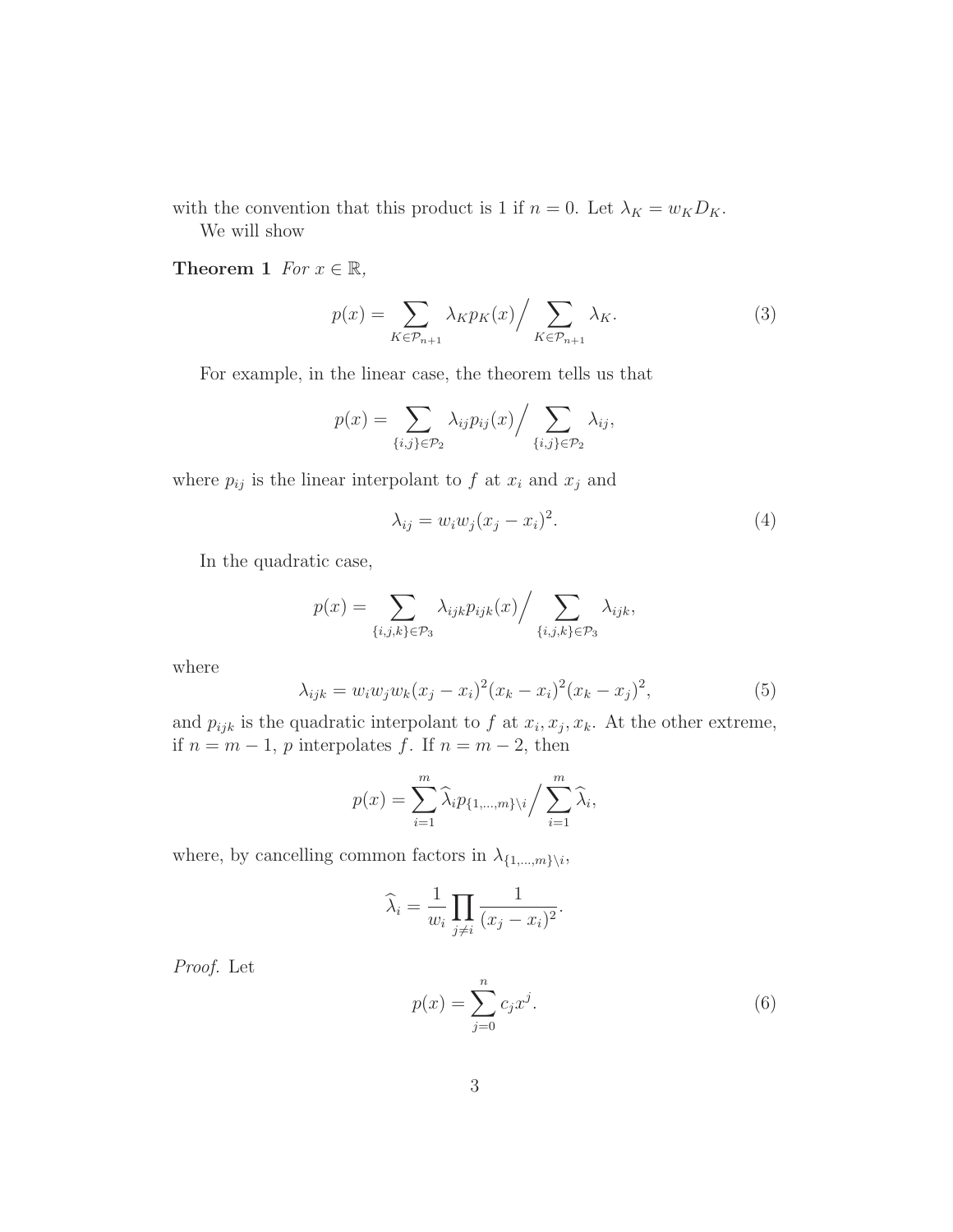be the polynomial that minimizes (1). The normal equations for (1) can be written as  $A\mathbf{c} = \mathbf{b}$ , where

$$
A = \begin{bmatrix} \sum w_k & \sum w_k x_k & \cdots & \sum w_k x_k^n \\ \sum w_k x_k & \sum w_k x_k^2 & \cdots & \sum w_k x_k^{n+1} \\ \vdots & \vdots & & \vdots \\ \sum w_k x_k^n & \sum w_k x_k^{n+1} & \cdots & \sum w_k x_k^{2n} \end{bmatrix}
$$

 $\mathbf{c} = (c_0, c_1, \dots, c_n)^T$ , and

$$
\mathbf{b} = \left(\sum w_k f(x_k), \sum w_k x_k f(x_k), \dots, \sum w_k x_k^n f(x_k)\right)^T,
$$

and all summations are over  $k = 1, \ldots, m$ . By Cramer's rule,  $c_j$  is the quotient of determinants  $c_j = |A_j|/|A|, j = 0, 1, ..., n$ , where A is as above and  $A_j$  is the matrix formed by replacing the  $(j + 1)$ -st column of A by **b**.

We now expand the determinants of A and  $A_j$ ,  $j = 0, 1, \ldots, n$ . Firstly, we can write  $A$  as the product

$$
A = \begin{bmatrix} w_1 & \cdots & w_m \\ w_1 x_1 & \cdots & w_m x_m \\ \vdots & & \vdots \\ w_1 x_1^n & \cdots & w_m x_m^n \end{bmatrix} \begin{bmatrix} 1 & x_1 & \cdots & x_1^n \\ \vdots & \vdots & & \vdots \\ 1 & x_m & \cdots & x_m^n \end{bmatrix}.
$$

Then, by the Cauchy-Binet theorem [4, p. 1],

$$
|A| = \sum_{K \in \mathcal{P}_{n+1}} w_K |V_K|^2,
$$
\n<sup>(7)</sup>

,

where  $V_K$  is the Vandermonde matrix

$$
V_K = \begin{bmatrix} 1 & x_{k_0} & \cdots & x_{k_0}^n \\ 1 & x_{k_1} & \cdots & x_{k_1}^n \\ \vdots & & & \vdots \\ 1 & x_{k_n} & \cdots & x_{k_n}^n \end{bmatrix},
$$

and  $K = \{k_0, k_1, \ldots, k_n\}$  with  $k_0 < k_1 < \cdots < k_n$ . As is well known, the determinant of  $V_K$  is

$$
|V_K| = \prod_{0 \leq \alpha < \beta \leq n} (x_{k_\beta} - x_{k_\alpha}),
$$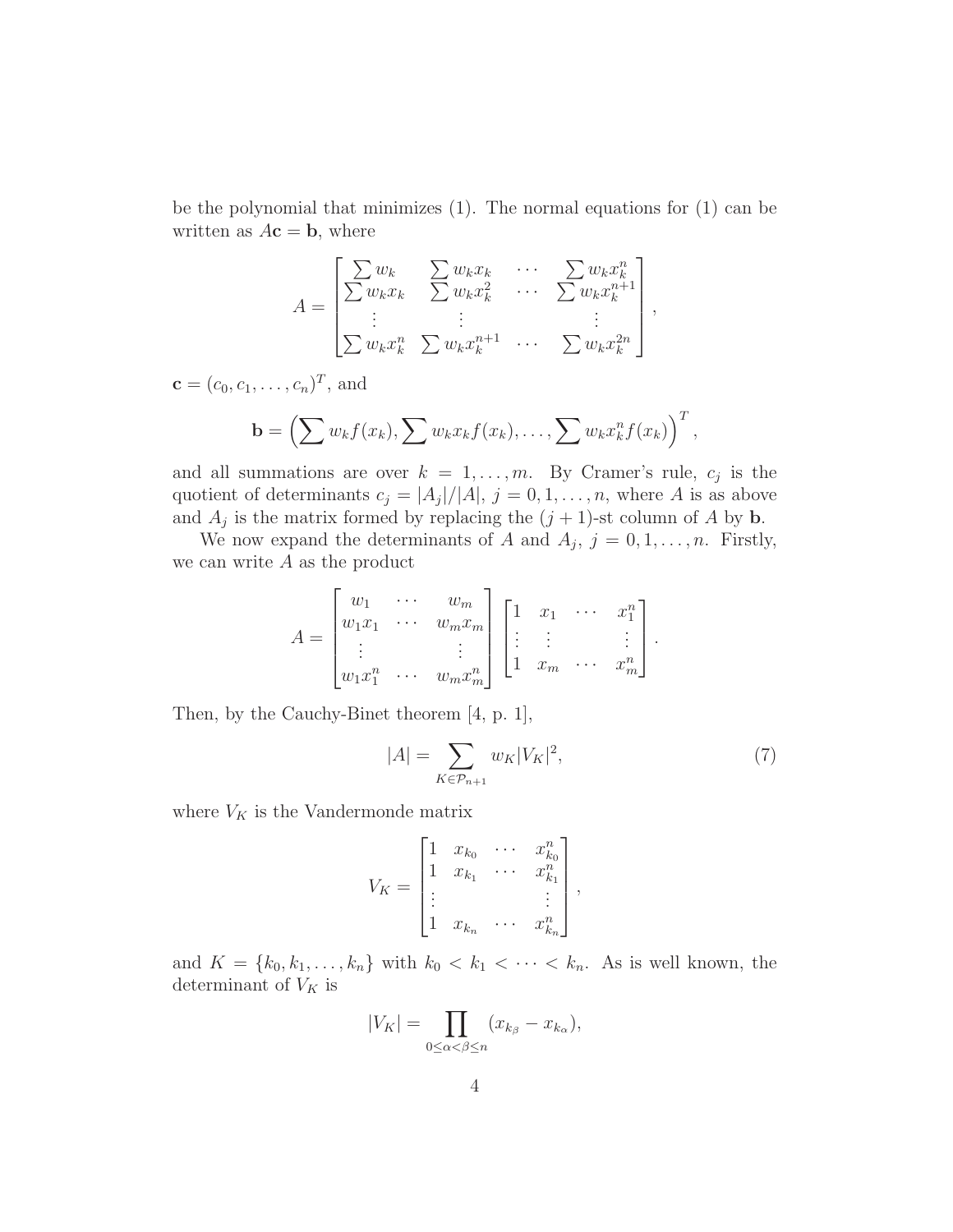and so its square is  $D_K$  in (2). While the sign of  $|V_K|$  depends on the ordering of  $k_0, k_1, \ldots, k_n$ ,  $D_K$  does not. Secondly, we can similarly express  $A_j$  as the product

$$
A_j = \begin{bmatrix} w_1 & \cdots & w_m \\ w_1x_1 & \cdots & w_mx_m \\ \vdots & & \vdots \\ w_1x_1^n & \cdots & w_mx_m^n \end{bmatrix} \begin{bmatrix} 1 & \cdots & x_1^{j-1} & f(x_1) & x_1^{j+1} & \cdots & x_1^n \\ \vdots & & \vdots & \vdots & & \vdots \\ 1 & \cdots & x_m^{j-1} & f(x_m) & x_m^{j+1} & \cdots & x_m^n \end{bmatrix},
$$

and using the Cauchy-Binet theorem again,

$$
|A_j| = \sum_{K \in \mathcal{P}_{n+1}} w_K |V_K||V_{j,K}|,
$$
\n(8)

where

$$
V_{j,K} = \begin{bmatrix} 1 & \cdots & x_{k_0}^{j-1} & f(x_{k_0}) & x_{k_0}^{j+1} & \cdots & x_{k_0}^n \\ \vdots & \vdots & \vdots & & \vdots & \vdots \\ 1 & \cdots & x_{k_n}^{j-1} & f(x_{k_n}) & x_{k_n}^{j+1} & \cdots & x_{k_n}^n \end{bmatrix}.
$$

Next observe that the polynomial interpolant  $p<sub>K</sub>$  to f can also be written in monomial form, as

$$
p_K(x) = \sum_{j=0}^n c_{j,K} x^j,
$$

and the interpolation conditions give the linear system  $V_K$ **c**<sub>K</sub> = **f**<sub>K</sub>, where  $\mathbf{c}_K = (c_{0,K}, c_{1,K}, \dots, c_{n,K})^T$ , and  $\mathbf{f}_K = (f(x_{k_0}), f(x_{k_1}), \dots, f(x_{k_n}))^T$ . By Cramer's rule applied to this linear system, we have  $c_{j,K} = |V_{j,K}|/|V_K|$ . Therefore,

$$
p(x) = \sum_{j=0}^{n} c_j x^j = \sum_{j=0}^{n} \frac{\sum_{K} w_K |V_K||V_{j,K}|x^j}{\sum_{K} w_K |V_K|^2} = \sum_{j=0}^{n} \frac{\sum_{K} w_K |V_K|^2 c_{j,K} x^j}{\sum_{K} w_K |V_K|^2} = \frac{\sum_{K} w_K |V_K|^2 p_K(x)}{\sum_{K} w_K |V_K|^2},
$$

as claimed.  $\Box$ 

Figure 1 shows an implementation of the formula of Theorem 1, using degree  $n = 1$  on the left and degree  $n = 5$  on the right. The weights here are equal to 1.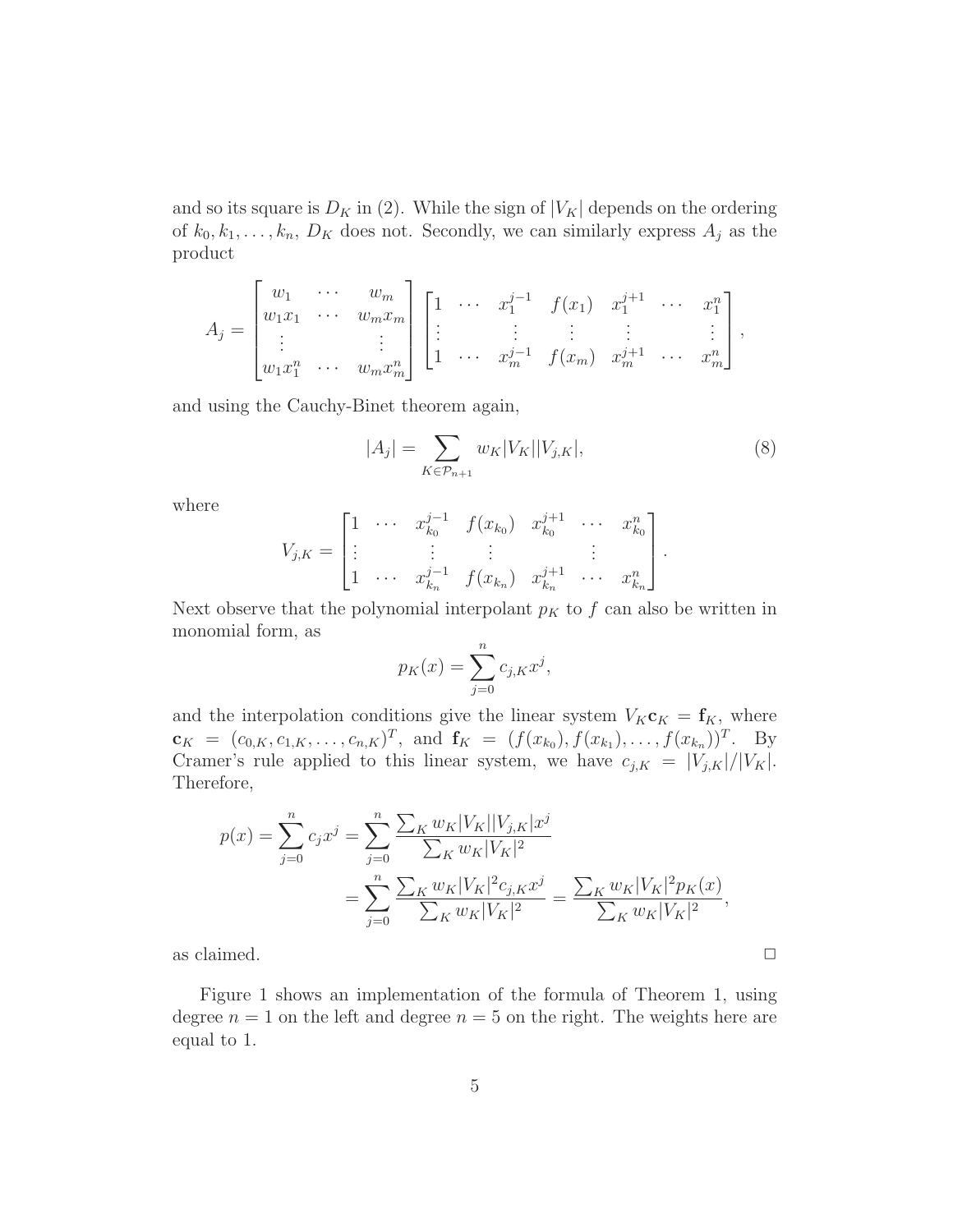

Figure 1: Least squares using degrees  $n = 1$  and  $n = 5$ .

### 3 Some simple consequences

For any  $r = 0, 1, \ldots, n$ , the r-th derivative of p is also the same weighted average of the r-th derivatives of the interpolants,

$$
p^{(r)}(x) = \sum_{K \in \mathcal{P}_{n+1}} \lambda_K p_K^{(r)}(x) / \sum_{K \in \mathcal{P}_{n+1}} \lambda_K,
$$
\n(9)

and so we have the simple upper and lower bounds

$$
\min_{K \in \mathcal{P}_{n+1}} p_K^{(r)}(x) \le p^{(r)}(x) \le \max_{K \in \mathcal{P}_{n+1}} p_K^{(r)}(x).
$$

Figure 2 shows an example of the upper and lower bounds when  $n = 1$  and  $r = 0$ .

Similarly, the approximation error shares the same weighted average,

$$
f(x) - p(x) = \sum_{K \in \mathcal{P}_{n+1}} \lambda_K(f(x) - p_K(x)) / \sum_{K \in \mathcal{P}_{n+1}} \lambda_K,
$$

and so

$$
f(x) - p(x) = \sum_{K \in \mathcal{P}_{n+1}} \lambda_K \phi_K(x) [\{x_i : i \in K\}, x] f / \sum_{K \in \mathcal{P}_{n+1}} \lambda_K,
$$

where  $[\{x_i : i \in K\}, x]$  is the divided difference of f at the points  $x_i, i \in K$ , and  $x$ , and

$$
\phi_K(x) := \prod_{i \in K} (x - x_i).
$$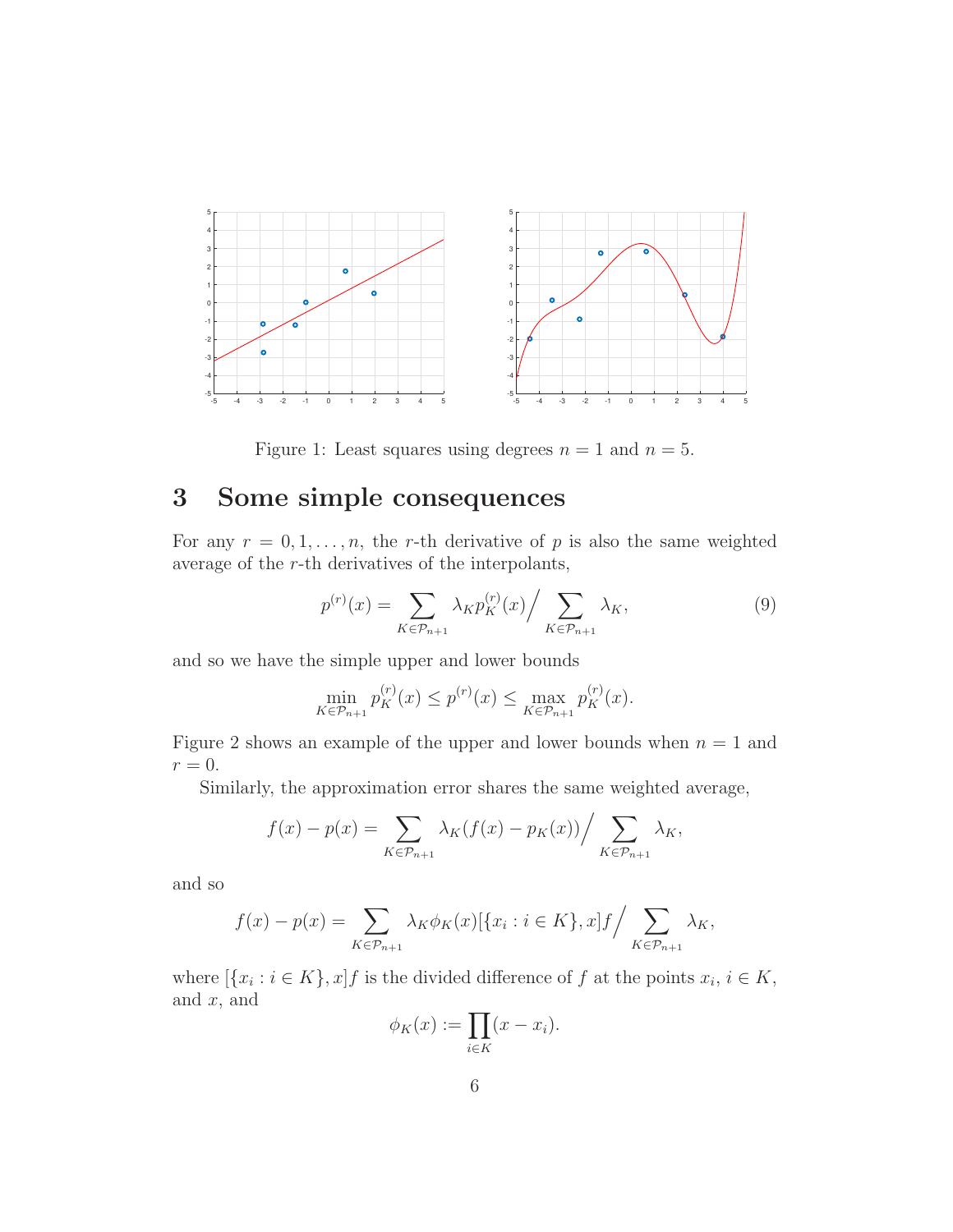

Figure 2: Upper and lower bounds with  $n = 1$ .

#### 4 Influence of the weights

It is clear from the interpolation formula that if we increase the weight  $w_i$ for some  $i \in \{1, \ldots, m\}$ , the interpolants  $p_K$  for which  $i \in K$  will have a greater influence on p than the others. In the limiting case that  $w_i \to \infty$ , while keeping the other weights fixed, we expect that  $p$  will interpolate  $f$ at  $x_i$ . Similarly, for any distinct  $i, j$ , if  $w_i, w_j \to \infty$ , we expect that p will interpolate f at both  $x_i$  and  $x_j$ . We now confirm this mathematically and derive a formula.

Let I be some subset of  $\{1, \ldots, m\}$  of cardinality r, where  $1 \leq r \leq n+1$ , and let  $q_I(x)$  denote the limit of  $p(x)$  as  $w_i \to \infty$  for all  $i \in I$ . Let  $\mathcal{P}_N(I)$ denote the set of all subsets of  $\{1, \ldots, m\} \backslash I$  of cardinality N. The cardinality of  $\mathcal{P}_N(I)$  is  $\binom{m-r}{N}$ .

**Corollary 1** If  $r = n + 1$  then  $q_I = p_I$  while if  $r < n + 1$ ,

$$
q_I(x) = \sum_{J \in \mathcal{P}_{n+1-r}(I)} \mu_{I,J} p_{I \cup J}(x) / \sum_{J \in \mathcal{P}_{n+1-r}(I)} \mu_{I,J}.
$$
 (10)

*where*  $\mu_{I,J} = w_J D_{I \cup J}$ *.* 

Clearly, in both cases  $q_I(x_i) = f(x_i)$  for all  $i \in I$ .

*Proof.* We split the sums in (3) in both the numerator and the denominator into two:

$$
\sum_{K} = \sum_{K:I \subset K} + \sum_{K:I \nsubseteq K}.
$$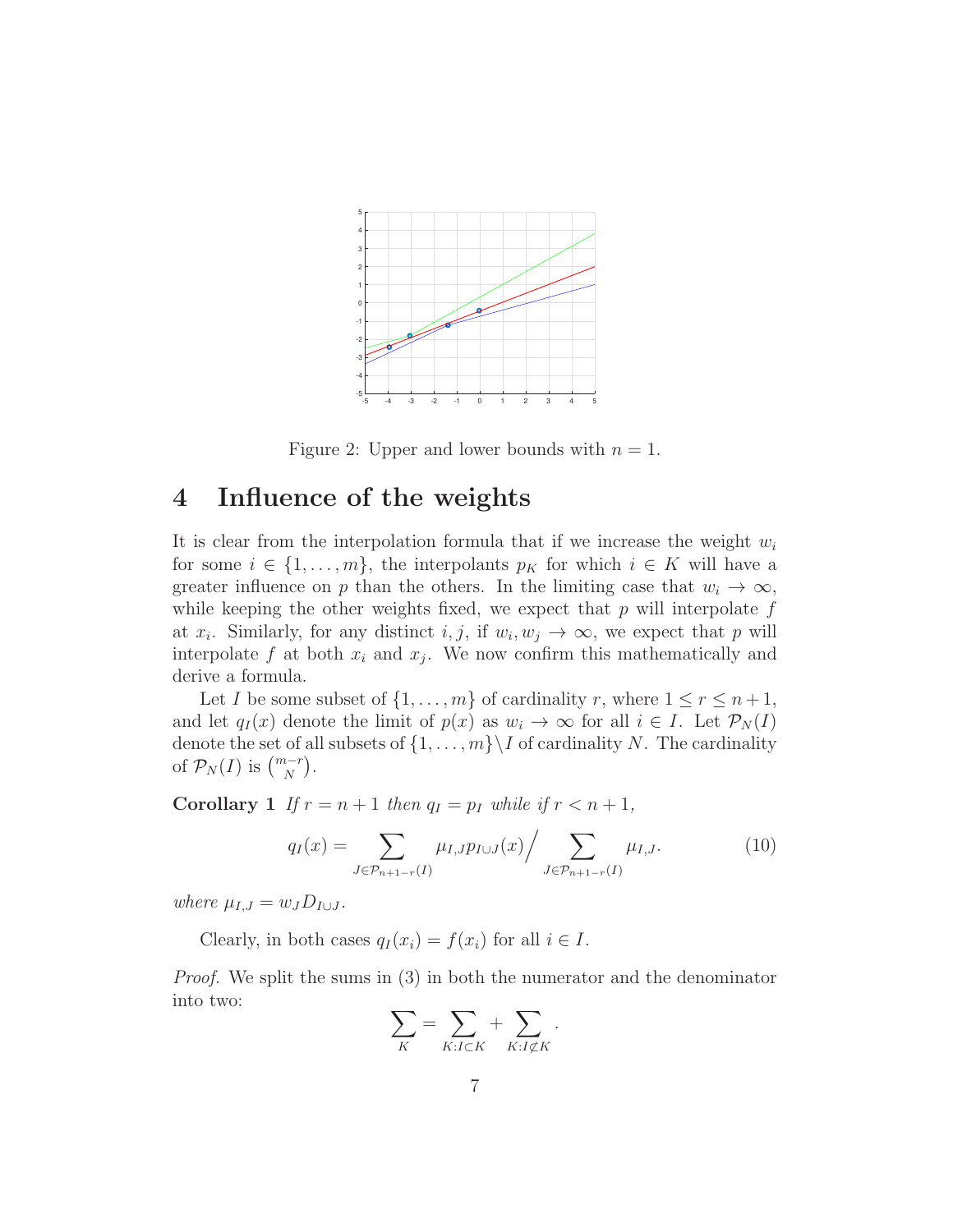We then divide both numerator and denominator by  $w_I$  and use the fact that when  $I \subset K$ ,  $w_K/w_I = w_{K\setminus I}$ . Then letting  $w_i \to \infty$  for  $i \in I$ ,  $p(x)$  converges to the limit

$$
q_I(x) = \frac{\sum_{K:I \subset K} w_{K\setminus I} D_K p_K(x)}{\sum_{K:I \subset K} w_{K\setminus I} D_K}.
$$

If  $r = n+1$  we must have  $K = I$  in the two sums and we obtain  $q_I(x) = p_I(x)$ . If  $r < n+1$  we express K as the disjoint union  $I \cup J$  and change the sum over K to a sum over J.  $\Box$ 

For example, in the linear case, the limit of  $p(x)$  as  $w_i \to \infty$  is

$$
q_i(x) = \sum_{j \neq i} \mu_{ij} p_{ij}(x) / \sum_{j \neq i} \mu_{ij},
$$

where

$$
\mu_{ij} = w_j (x_j - x_i)^2. \tag{11}
$$

In the quadratic case, the limit of  $p(x)$  as  $w_i \to \infty$  is

$$
q_i(x) = \sum_{\{j,k\} \in \mathcal{P}_2(i)} \mu_{ijk} p_{ijk}(x) / \sum_{\{j,k\} \in \mathcal{P}_2(i)} \mu_{ijk},
$$

where

$$
\mu_{ijk} = w_j w_k (x_j - x_i)^2 (x_k - x_i)^2 (x_k - x_j)^2. \tag{12}
$$

If the cardinality of  $I$  is greater than 1, there is some cancellation in the limit formula (10) because

$$
D_{I\cup J}=D_I D_{I,J} D_J
$$

where

$$
D_{I,J} = \prod_{i \in I, j \in J} (x_j - x_i)^2,
$$

and then we can replace  $\mu_{I,J}$  in (10) by  $w_J D_{I,J} D_J$ . As an example of this, in the quadratic case, the limit of  $p(x)$  as  $w_i, w_j \to \infty$ ,  $i \neq j$ , is

$$
q_{ij}(x) = \sum_{k \neq i,j} \mu_{ijk} p_{ijk}(x) / \sum_{k \neq i,j} \mu_{ijk} p_{ijk}(x),
$$

where

$$
\mu_{ijk} = w_k(x_k - x_i)^2 (x_k - x_j)^2.
$$

Figure 3 shows the result of applying the formula of Corollary 1 using the same data as in Figure 1 but with  $w_3 = \infty$  on the left and  $w_2, w_4, w_6 = \infty$ on the right. All other weights are equal to 1.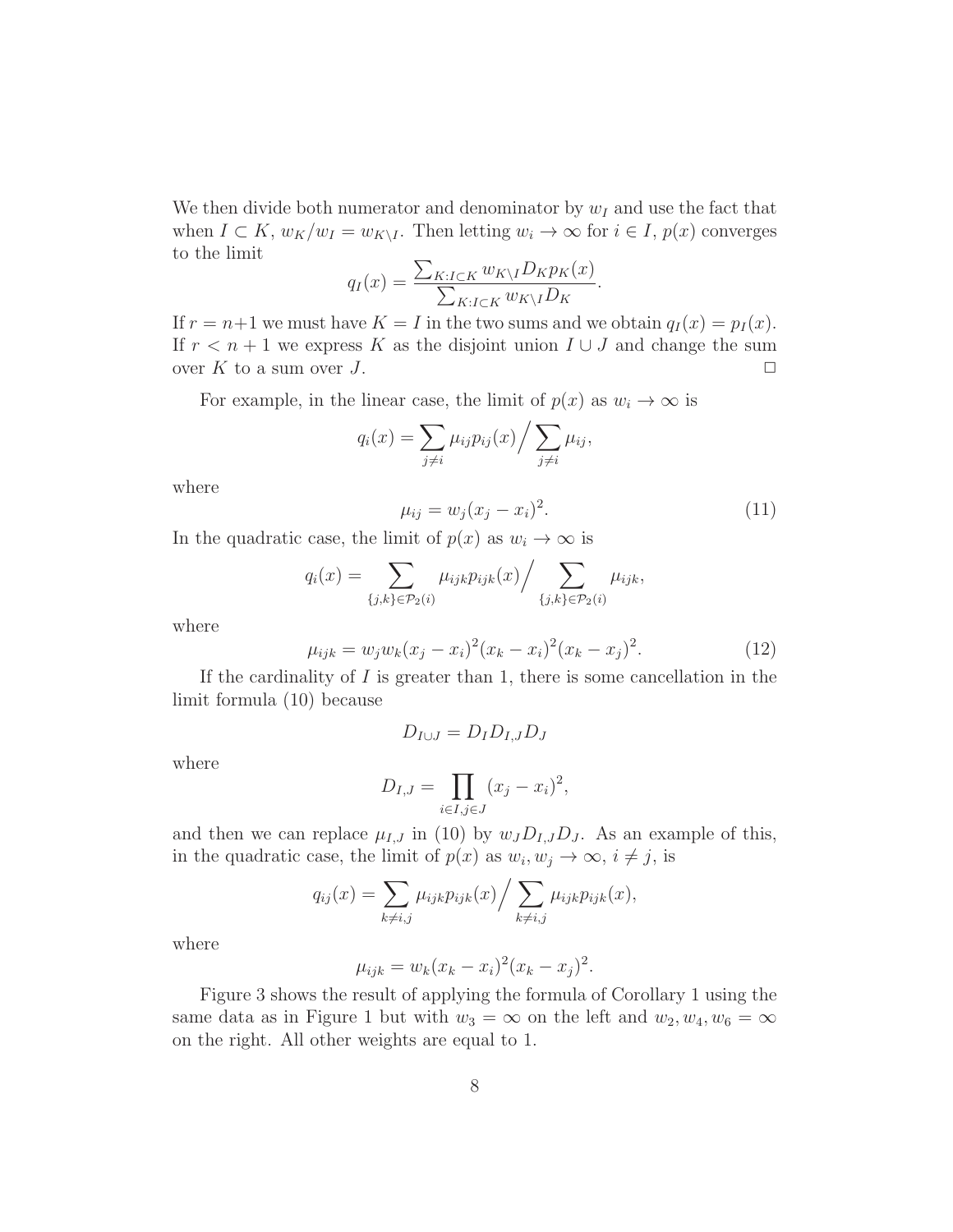

Figure 3: Limiting case when some weights are set to infinity.

#### 5 Derivative estimation

Least squares approximation is often used to estimate derivatives. From (9),

$$
f^{(r)}(x) \approx p^{(r)}(x) = \sum_{K \in \mathcal{P}_{n+1}} \lambda_K p_K^{(r)}(x) / \sum_{K \in \mathcal{P}_{n+1}} \lambda_K,
$$

for  $r = 1, \ldots, n$ . If we want to estimate  $f^{(r)}$  at some point  $x_i$  and we trust the value of f there we might prefer to let  $w_i \to \infty$  and take the r-th derivative of the limiting polynomial. Then Corollary 1 gives

$$
f^{(r)}(x_i) \approx q_i^{(r)}(x_i) = \sum_J \mu_{i,J} p_{i \cup J}^{(r)}(x_i) / \sum_J \mu_{i,J}.
$$

In the linear case this gives the first derivative estimate

$$
f'(x_i) \approx \sum_{j \neq i} \mu_{ij}[x_i, x_j] f / \sum_{j \neq i} \mu_{ij}.
$$

with  $\mu_{ij}$  as in (11).

## $6$   $L_2$  approximation

There is a similar interpolation formula for  $L_2$  approximation in an interval [a, b]. Suppose  $f : [a, b] \to \mathbb{R}$  is a continuous function and  $w : [a, b] \to \mathbb{R}$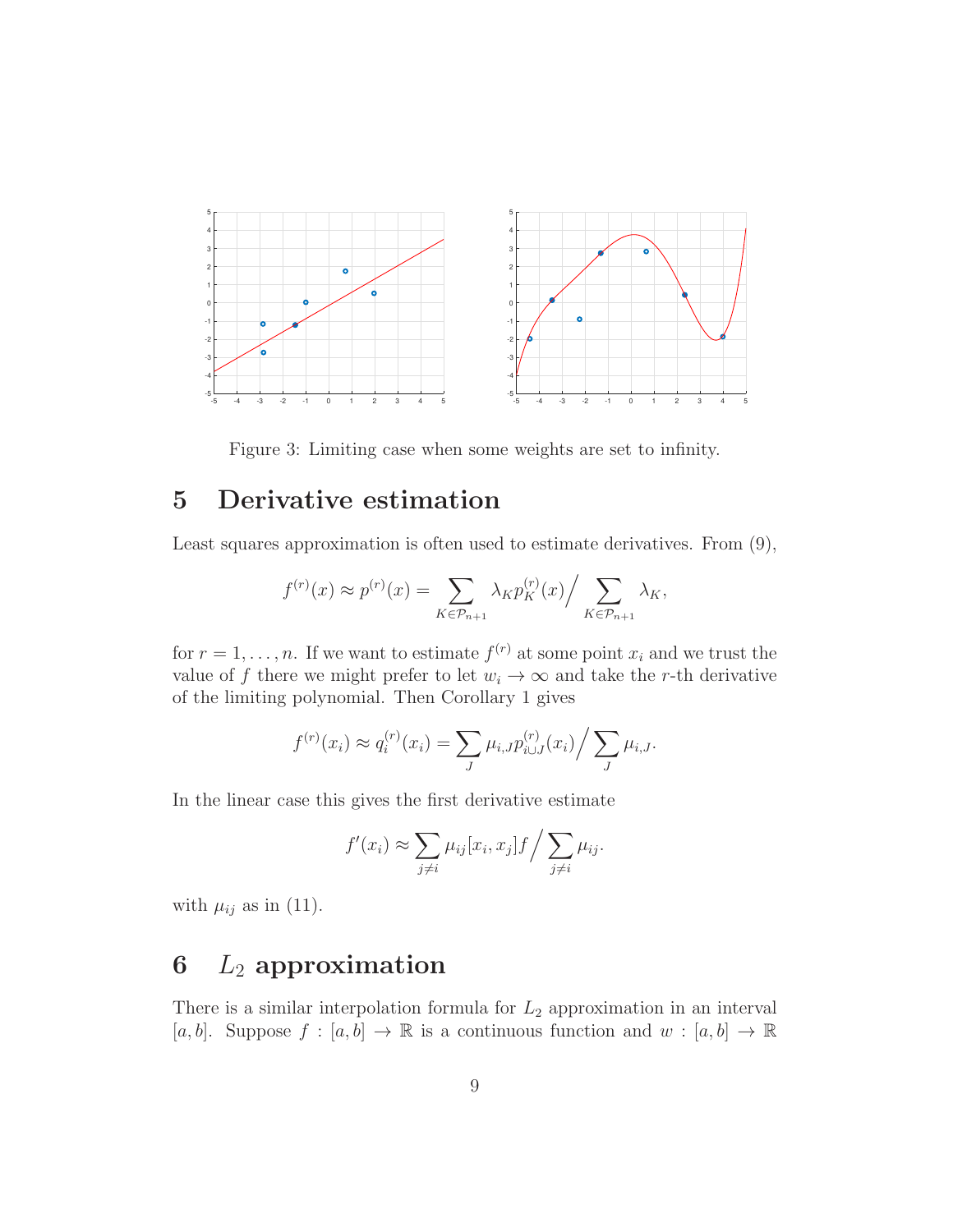is a positive, integrable weight function. For any  $n \geq 0$ , there is a unique polynomial  $p$  of degree at most  $n$  that minimizes

$$
\int_{a}^{b} w(t)(f(t) - p(t))^{2} dt.
$$
 (13)

To describe the formula let  $\mathcal{Q}_{n+1}$  denote the set of all sets of  $n+1$  distinct points in  $[a,b].$  Each  $T\in \mathcal{Q}_{n+1}$  has the form

$$
T = (t_0, t_1, \dots, t_n), \qquad a \le t_0 < t_1 < \dots < t_n \le b.
$$

Let  $p_T(x)$  be the polynomial interpolant to f of degree at most n at the points of  $T$ , let

$$
w_T = \prod_{i=0}^n w(t_i),
$$

let

$$
D_T = \prod_{0 \le i < j \le n} (t_j - t_i)^2,
$$

and set  $\lambda_T = w_T D_T$ . Further, define

$$
\int_{T\in\mathcal{Q}_{n+1}} F = \int_{a\leq t_0 < t_1 < \dots < t_n \leq b} F(t_0, t_1, \dots, t_n) dt_0 dt_1 \cdots dt_n,
$$

for a function  $F$  of  $n+1$  variables, integrable in this sense.

We claim

Theorem 2  $For x \in \mathbb{R}$ ,

$$
p(x) = \int_{T \in \mathcal{Q}_{n+1}} \lambda_T p_T(x) / \int_{T \in \mathcal{Q}_{n+1}} \lambda_T.
$$
 (14)

For example, in the linear case, the theorem says that

$$
p(x) = \int_{a \le s < t \le b} \lambda_{st} p_{st}(x) \, ds \, dt \Big/ \int_{a \le s < t \le b} \lambda_{st} \, ds \, dt,
$$

where  $p_{st}$  is the linear interpolant to f at the points s and t, and

$$
\lambda_{st} = w(s)w(t)(t-s)^2.
$$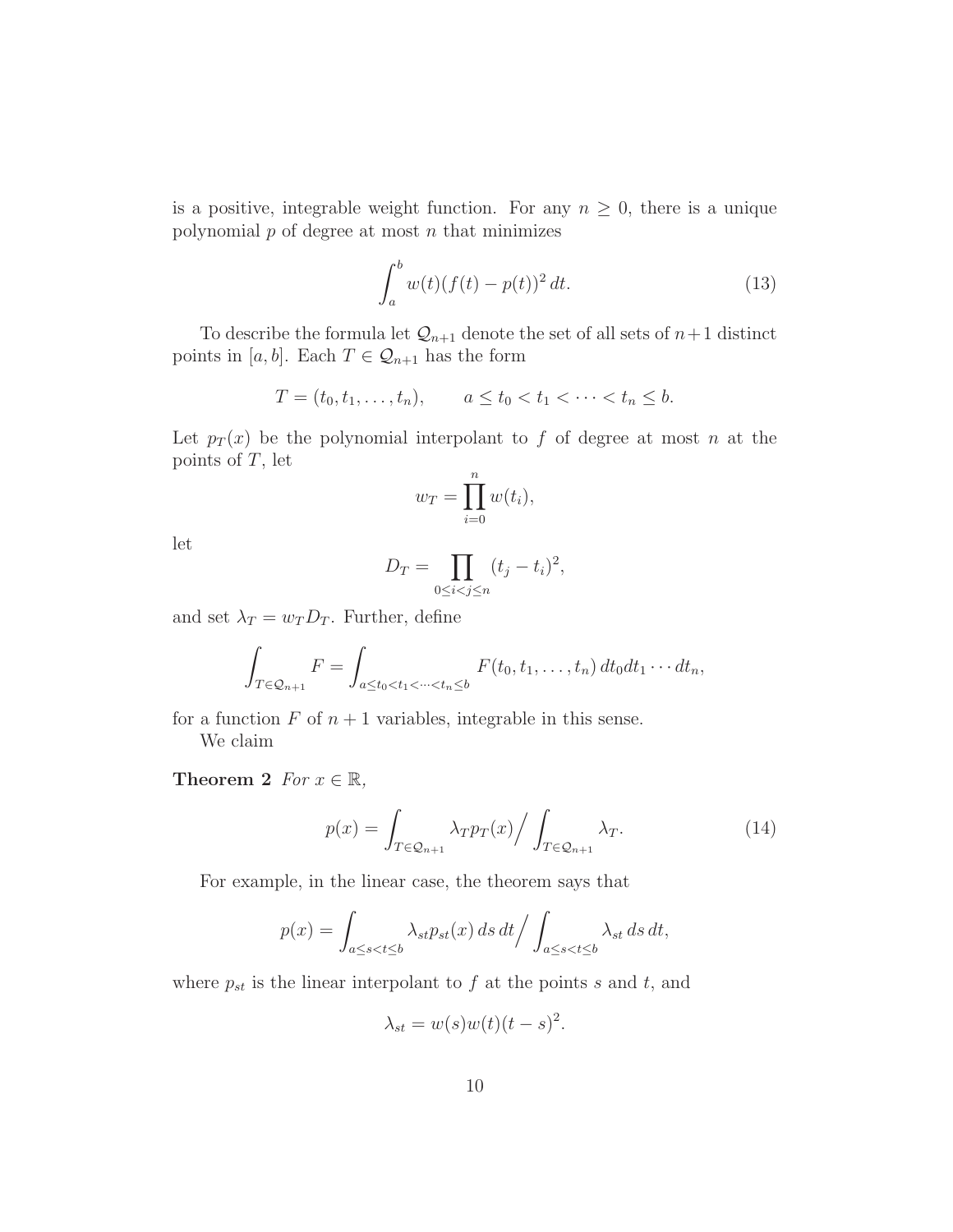We note that  $p_T(x)$  regarded as a function of T with x fixed is continuous in T if  $f \in C<sup>n</sup>[a, b]$ . In the limit as two points in T approach each other,  $p_T$ becomes a Hermite interpolant; see  $[1]$  and  $[3]$ . However, even for  $f$  merely continuous, the integral in the numerator of (14) is well defined due to the term  $D_T$ . Writing  $p_T$  in Lagrange form

$$
p_T(x) = \sum_{i=0}^n L_{i,T}(x) f(s), \qquad L_{i,T}(x) = \prod_{j=0, j \neq i}^n \frac{x - t_j}{t_i - t_j},
$$

we see that the division by the differences  $t_i - t_j$  is cancelled out by the differences in  $D_T$ . For each  $i = 0, \ldots, n$ , the product  $D_T L_{i,T}(x)$  is a polynomial in  $t_0, \ldots, t_n$ , and therefore the product  $w_T D_T L_{i,T}(x) f(t_i)$  is integrable with respect to T.

*Proof.* The proof is analogous to the discrete case. We write  $p$  as in (6). The normal equations for the minimization of (13) are  $A\mathbf{c} = \mathbf{b}$ , where

$$
A = \begin{bmatrix} \int w(t) & \int w(t)t & \cdots & \int w(t)t^n \\ \int w(t)t & \int w(t)t^2 & \cdots & \int w(t)t^{n+1} \\ \vdots & \vdots & & \vdots \\ \int w(t)t^n & \int w(t)t^{n+1} & \cdots & \int w(t)t^{2n} \end{bmatrix}
$$

,

 $\mathbf{c} = (c_0, c_1, \dots, c_n)^T$ , and

$$
\mathbf{b} = \left( \int w(t) f(t), \int w(t) t f(t), \dots, \int w(t) t^n f(t) \right)^T,
$$

and all integrals are over t in [a, b]. Using Cramer's rule,  $c_j = |A_j|/|A|$ ,  $j = 0, 1, \ldots, n$ , with A as above and  $A_j$  the matrix formed by replacing the  $(j + 1)$ -st column of A by **b**.

To find the determinant of A, we can write it as

$$
A = \left[ \int_a^b \phi_i(t) \psi_k(t) dt \right]_{i,k=0,1,\dots,n},
$$

where  $\phi_i(t) = w(t)t^i$ , and  $\psi_i(t) = t^i$ . Then by the integral version of the Cauchy-Binet theorem [4, Formula (2.5)],

$$
|A| = \int_{T \in \mathcal{Q}_{n+1}} |[\phi_k(t_i)]_{ik}||[\psi_k(t_i)]_{ik}|,
$$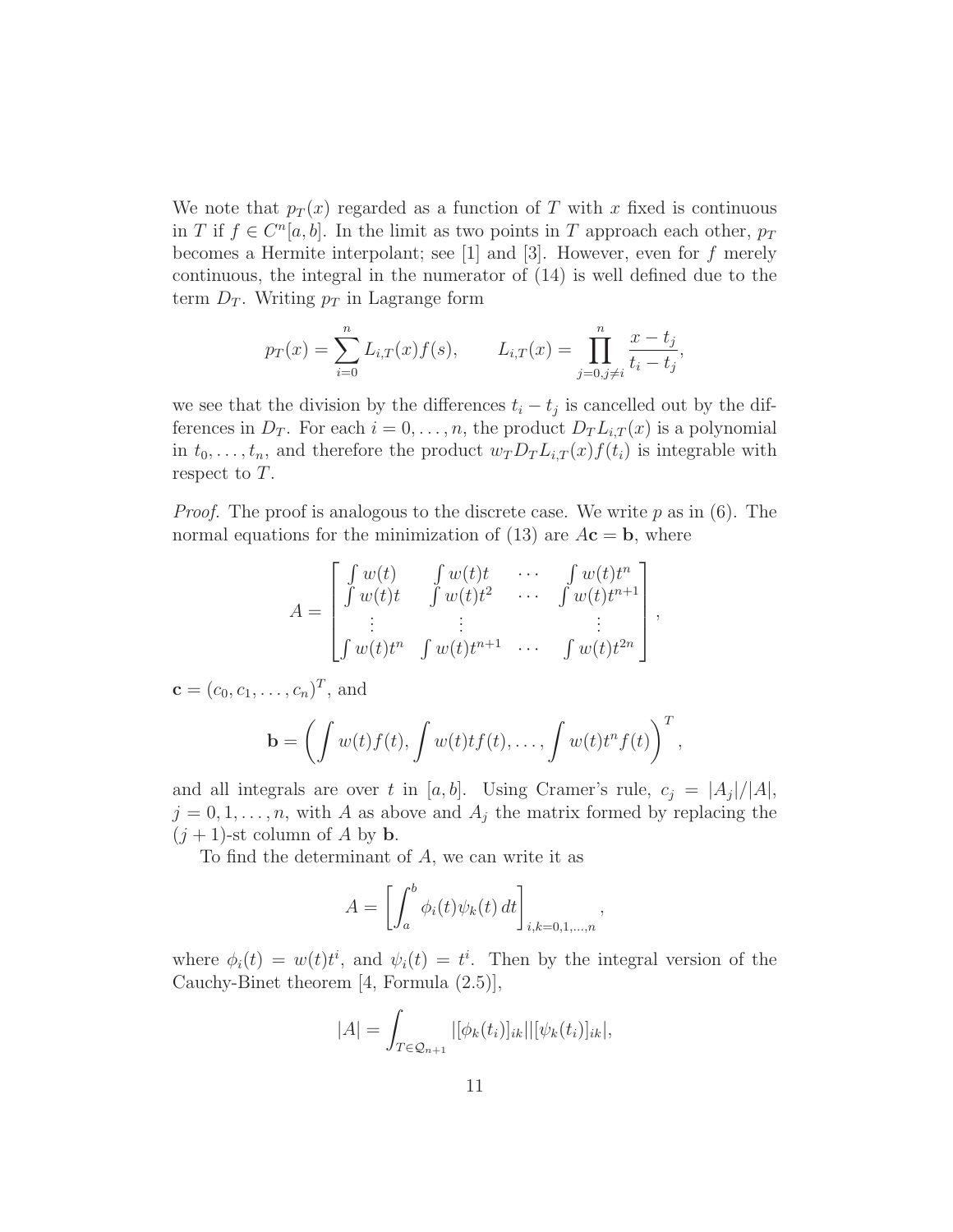and therefore,

$$
|A| = \int_{T \in \mathcal{Q}_{n+1}} w_T |V_T|^2,
$$

where  $V_T$  is the Vandermonde determinant

$$
V_T = \begin{bmatrix} 1 & t_0 & \cdots & t_0^n \\ 1 & t_1 & \cdots & t_1^n \\ \vdots & & \vdots \\ 1 & t_n & \cdots & t_n^n \end{bmatrix}.
$$

To find  $|A_j|$  we write  $A_j$  as

$$
A_j = \left[ \int_a^b \phi_i(t) \hat{\psi}_k(t) dt \right]_{i,k=0,1,\dots,n},
$$

where  $\hat{\psi}_i(t) = t^i$ ,  $i \neq j$ , and  $\hat{\psi}_j(t) = f(t)$ .

Then the integral version of the Cauchy-Binet theorem gives

$$
|A_j| = \int_{T \in \mathcal{Q}_{n+1}} |[\phi_k(t_i)]_{ik}| |[\hat{\psi}_k(t_i)]_{ik}|,
$$

and therefore,

$$
|A_j| = \int_{T \in \mathcal{Q}_{n+1}} w_T |V_T| |V_{j,T}|,
$$

where

$$
V_{j,T} = \begin{bmatrix} 1 & \cdots & t_0^{j-1} & f(t_0) & t_0^{j+1} & \cdots & t_0^n \\ \vdots & & \vdots & & \vdots & & \vdots \\ 1 & \cdots & t_n^{j-1} & f(t_n) & t_n^{j+1} & \cdots & t_n^n \end{bmatrix}.
$$

Similar to the discrete case,

$$
p_T(x) = \sum_{j=0}^n c_{j,T} x^j,
$$

where  $c_{j,T} = |V_{j,T}|/|V_T|$ , and the remaining steps of the proof are the same as in the proof of Theorem 1.  $\Box$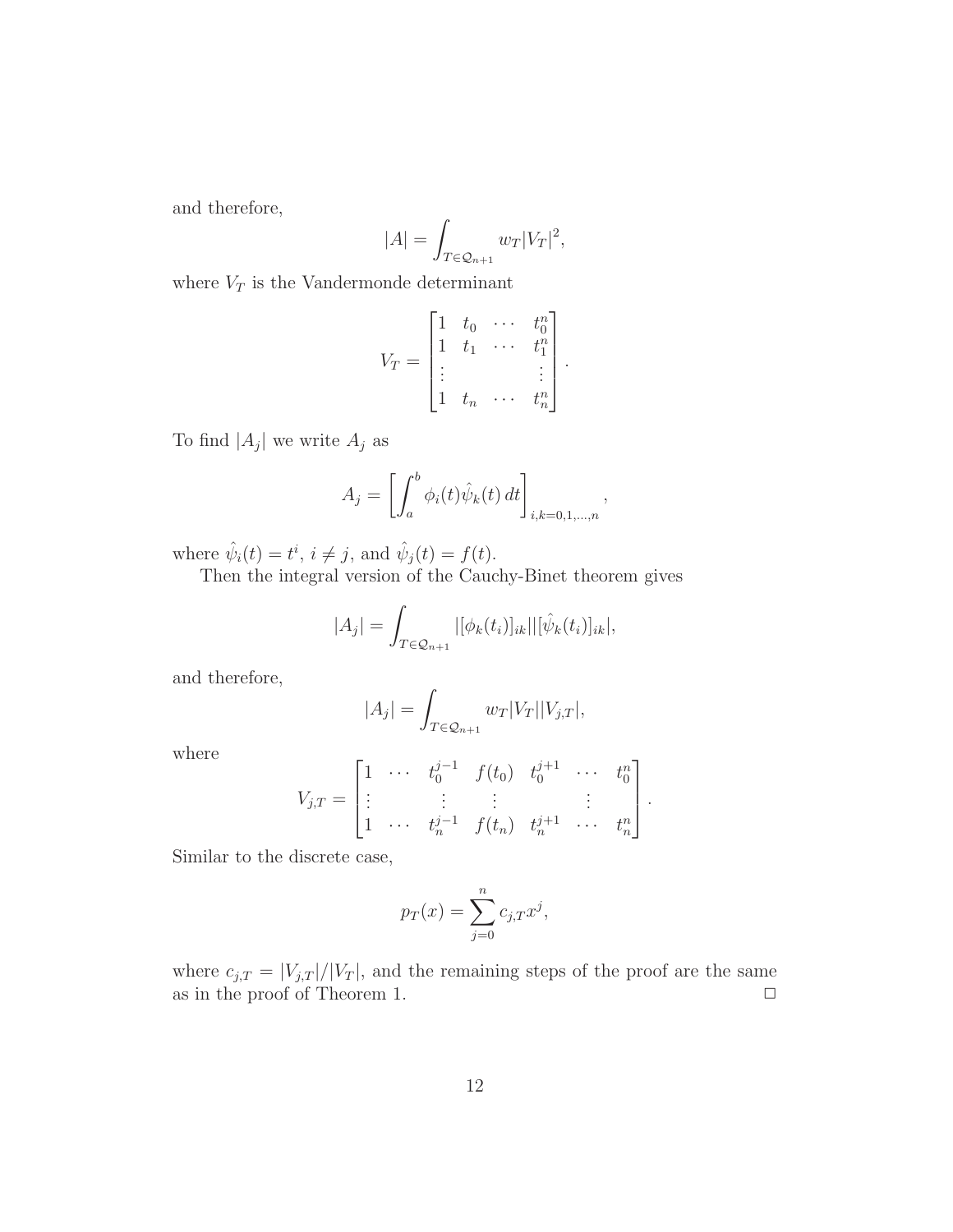#### 7 Multivariate approximation

The same principle applies in the multivariate case. Let us just illustrate this in the bivariate case. Suppose  $(x_1, y_1), \ldots, (x_m, y_m)$  are points in  $\mathbb{R}^2$ . Given weights  $w_i > 0$  and function values  $f(x_i, y_i)$ ,  $i = 1, \ldots, m$ , consider the problem of finding a polynomial  $p(x, y)$  of degree at most n that minimizes

$$
\sum_{i=1}^{m} w_i (f(x_i, y_i) - p(x_i, y_i))^2.
$$

Letting  $N = \binom{n+2}{2}$  $\binom{+2}{2}$ , we can represent p as

$$
p(x, y) = \sum_{j=1}^{N} c_j B_j(x, y),
$$

with respect to the basis

$$
(B_1(x, y), \ldots, B_N(x, y)) = (1, x, y, x^2, xy, y^2, \ldots, x^n, x^{n-1}y, \ldots, y^n),
$$

and we will assume that  $N \leq m$ . Let  $V \in \mathbb{R}^{m,N}$  be the matrix

$$
V = [B_j(x_i, y_i)]_{i=1,\dots,m,j=1,\dots,N},
$$

and for each  $K = \{k_1, k_2, \ldots, k_N\} \in \mathcal{P}_N$  with  $k_1 < k_2 < \cdots < k_N$ , let  $V_K$  be the square submatrix

$$
V_K = [B_j(x_{k_i}, y_{k_i})]_{i,j=1,\ldots,N}.
$$

Let us next suppose that the points  $(x_i, y_i)$  are such that there is at least one  $K \in \mathcal{P}_N$  such that  $V_K$  is non-singular. Then V has full rank N, and, as is well known, there is a unique minimizer  $p$ .

But we can now go a step further and derive a formula for  $p$  in terms of interpolants. Letting

$$
\widehat{\mathcal{P}}_N = \{ K \in \mathcal{P}_N : |V_K| \neq 0 \},\
$$

and following the steps of the proof of Theorem 1 we obtain the formula

$$
p(x,y) = \sum_{K \in \widehat{P}_N} \lambda_K p_K(x,y) / \sum_{K \in \widehat{P}_N} \lambda_K, \qquad (x,y) \in \mathbb{R}^2.
$$
 (15)